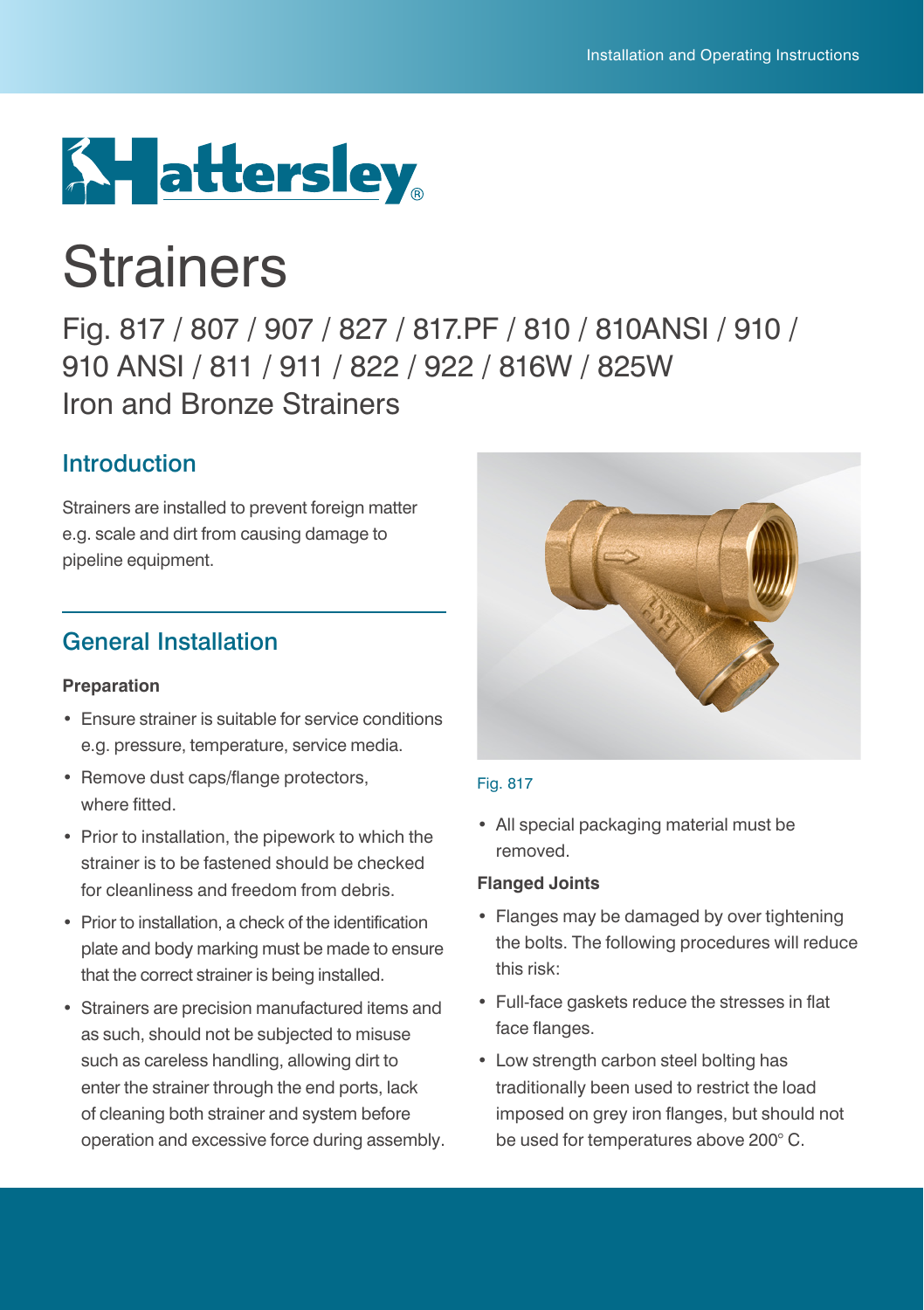### **General Installation (CONTINUED)**

- The bolting must be checked for correct size, length, material and that all connection flange bolt holes are utilized.
- Find out the correct assembly torque for the specific gasket and conditions applicable, and use a torque wrench to achieve this. Use the correct tightening sequence.
- Do not match a flat-faced flange to a raised face flange.
- The flange gaskets should be suitable for operating conditions or maximum pressure/ temperature ratings.
- The flange gaskets should be checked to ensure freedom from defects or damage.
- Care should be taken to provide correct alignment of the flanges being assembled. A suitable lubricant on bolt threads is recommended. In assembly, flange bolts should be tightened sequentially to make the initial contact of flanges and gaskets flat and parallel followed by gradual and uniform tightening in an opposite bolting sequence to avoid bending one flange relative to the other, particularly on flanges with raised faces.
- Flanged joints depend on compressive deformation of the gasket material between the flange surfaces.

### **Threaded Joints**

- A thread gauge should be used to confirm that the pipe threading length is correct to avoid excessive penetration of the pipe into the valve which would otherwise cause damage.
- The strainers are supplied with taper threads and, with the use of a thread sealant will give a pressure tight seal.
- To avoid distortion of the valve, when fitting and tightening the pipe, the valve must be gripped using the flats provided at the same end as the pipe is being fitted.
- The male thread on the pipe must have fully formed, undamaged threads.

#### **Press-Fit Joints**

• For Press-Fit, please refer to the Geberit website www.geberit.co.uk where installation instructions for Press-Fit can be found.

#### **Valve Location**

- It should be considered at the design stage where strainers will be located to give access for operation, cleaning and maintenance.
- The strainer shall be installed with sufficient room so that the strainer element can be withdrawn from beneath in a downwards direction. Also sufficient room is needed for pressure tapped strainers to enable the connection of test probes.

#### **Layout and Sitting**

- To ensure strainers work at best efficiency, valves must be installed so that the strainer basket is in the direction of flow and the angled portion of valve pointing down. An indication arrow is cast on the valve body.
- It is recommended for strainers to be installed in horizontal pipework. When installed in vertical lines, the flow must be in downward direction.

### **Piping Supports**

• Strainers must be provided with adequate support. Adjoining pipework must be supported to avoid the imposition of pipeline strains on the strainer.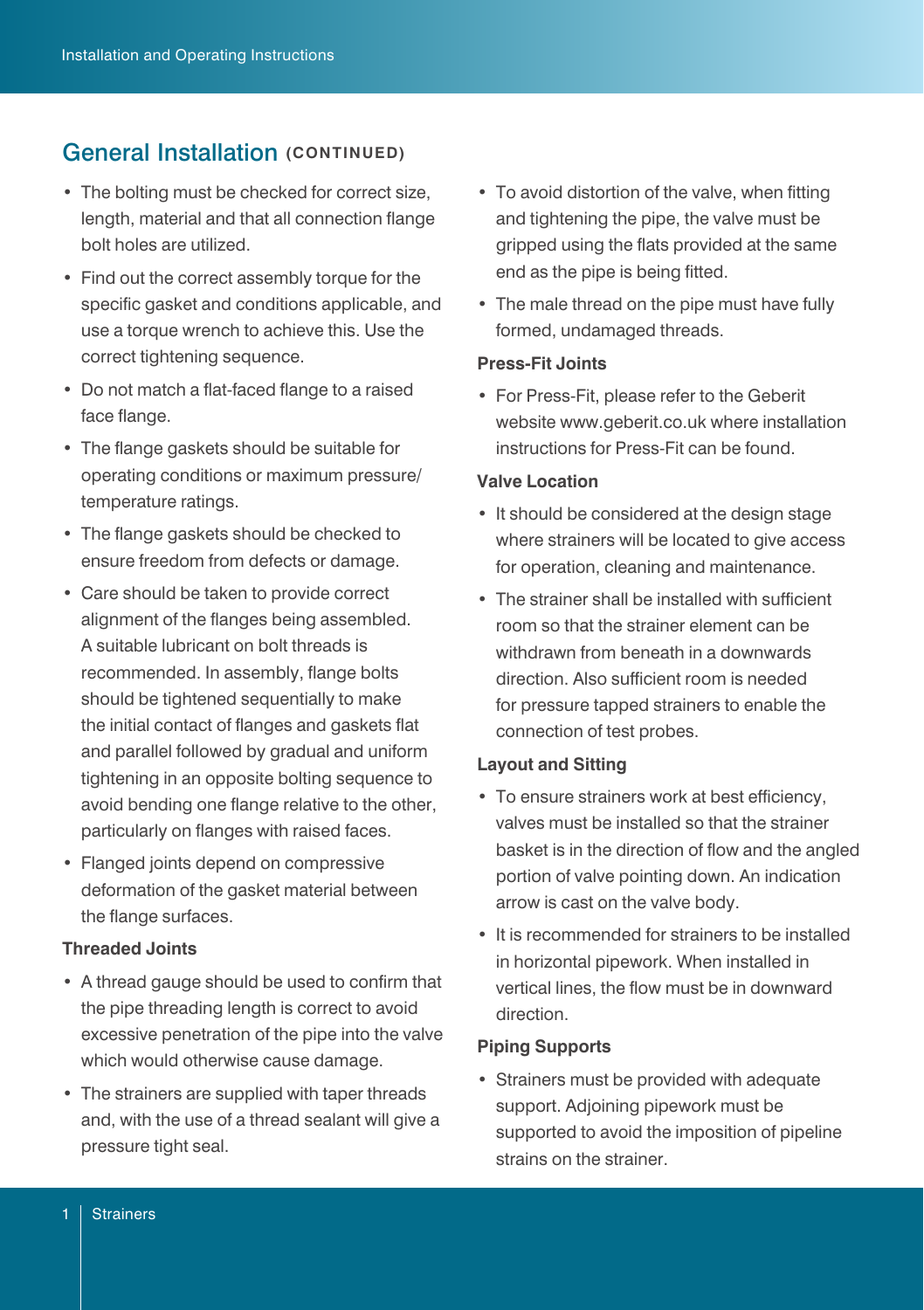### **General Installation (CONTINUED)** Operation

- Heavy strainers may need independent support or anchorage.
- When large strainers are provided with lifting lugs or eye nuts, these should be used to lift the strainer.

- The operating conditions shall be consistent with the requirements in the performance specification.
- The screen will require cleaning after the flushing process and periodically thereafter.

### Inspection and Maintenance

- The valve should be at zero pressure and ambient temperature prior to any maintenance.
- The portion of the pipeline in which the valve is installed must be isolated before any dismantling and inspection is carried out.
- Remove the strainer cap and screen and clean out any sediment and other debris. Check for damage to the screen and renew if necessary with a screen of the same material and construction.
- The procedure detailed below should be followed to ensure correct location of the screen in the strainer body.

### **Strainers with Screwed Cap**

Step 1: Fit gasket into the groove in the cap. Step 2: Push the screen into the inside of the cap, making sure it fits squarely.

Step 3: Assemble the cap back into the body and tighten.

### **Strainers with Bolted Cap**

Step 1: Fit the gasket into the groove in the cap.

Step 2: Place the screen inside the body making sure it is seating correctly. Keep the screen in this position using a steel rule or something similar temporarily held across the opening in the body.

Step 3: Place the cap in position on the body studs and push home, making sure the screen engages the seating in the cap. Tighten down each nut gradually to ensure equal compression before fully tightening.

- For any technical queries, please contact Hattersley Technical Department.
- **• Strainer Screen Cleaning**

#### **Strainers with Screwed Cap**

Step 1: Before commencing work, de-pressurize the system and drain.

Step 2: The strainer has a screwed cap which is removed in an anti-clockwise direction to enable the withdrawal of the strainer screen.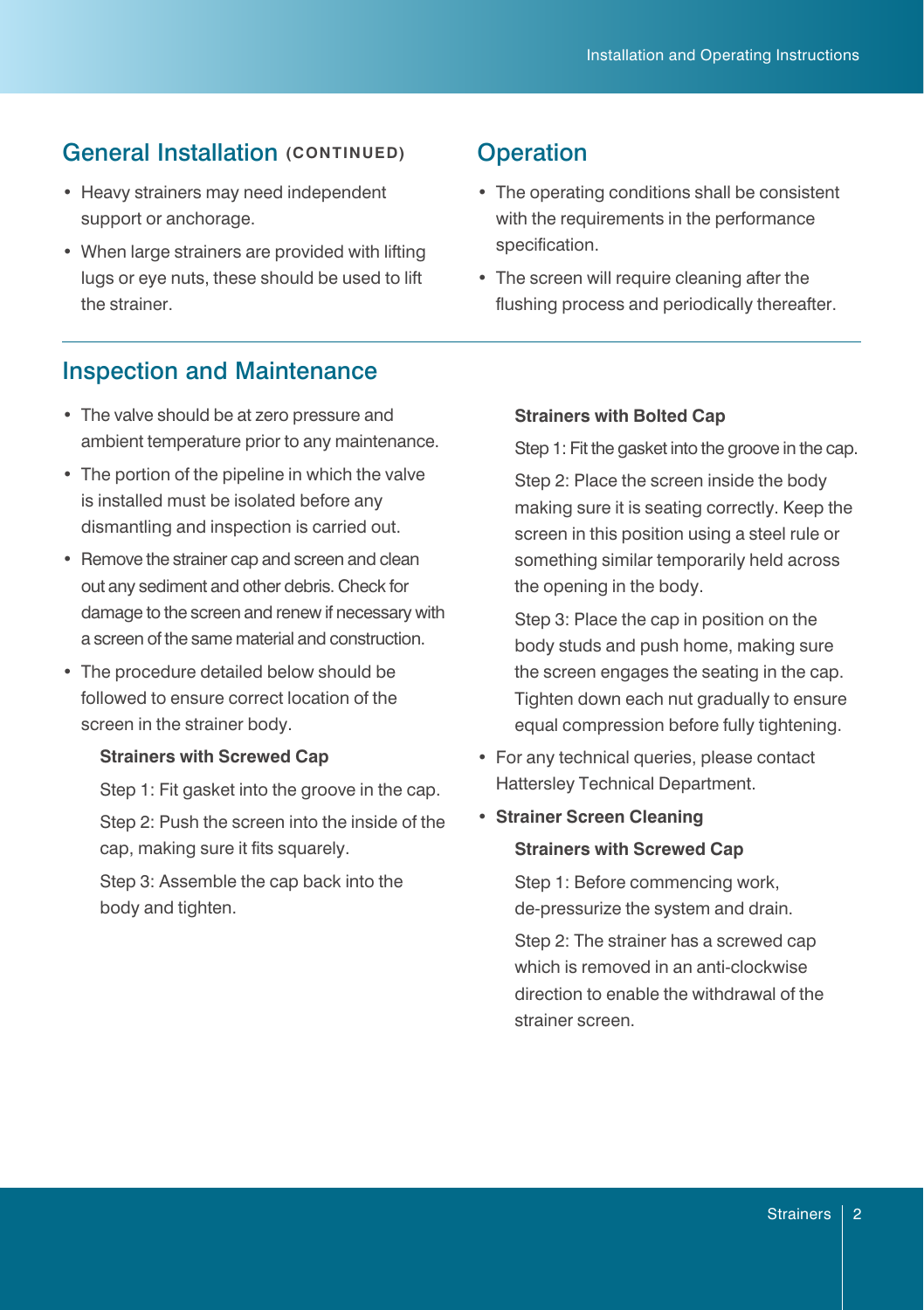### **Inspection and Maintenance (CONTINUED)**

Step 3: Clean the strainer screen using a brush and or water jet. Appropriate Personal Protective Equipment should be worn during the cleaning process.

Step 4: Once the strainer screen has been cleaned the strainer can be re-assembled.

#### **Strainers with Bolted Cap**

Step 1: Isolate the strainer from the system pressure and drain.

Step 2: Slacken all bolts gradually and remove sequentially taking care to support the weight of the cover as the final bolt is removed.

Step 3: Clean the strainer screen using a brush and or water jet. Appropriate Personal Protective Equipment including mask should be worn as a precaution to prevent inhalation of particles or contaminated water.

Step 4: Once the strainer screen has been cleaned the strainer can be re-assembled. Ensure the body and cover joint faces are clean.

Step 5: Locate the strainer screen in the cover and offer up to the body, aligning the bolt holes.

Step 6: Fit bolts and tighten sequentially.

- If fitted with a drain plug, this may be removed to allow debris to be flushed from the strainer but will require isolation of the strainer from the system.
- Prior to commissioning a drain cock may be fitted to replace the plug which will allow strainer flushing whilst under line pressure.
- Maintenance Engineers & Operators should have the appropriate level of competence and are reminded to use correct fitting tools and equipment. A full risk assessment and methodology statement must be compiled prior to any maintenance.
- The risk assessment must take into account the possibility of the limits of use being exceeded whereby a potential hazard could result.
- A maintenance programme should therefore include checks on the development of unforeseen conditions which could lead to failure.

### General Considerations

• The surfaces of valves in service may be subject to extreme temperatures; care should be taken when handling.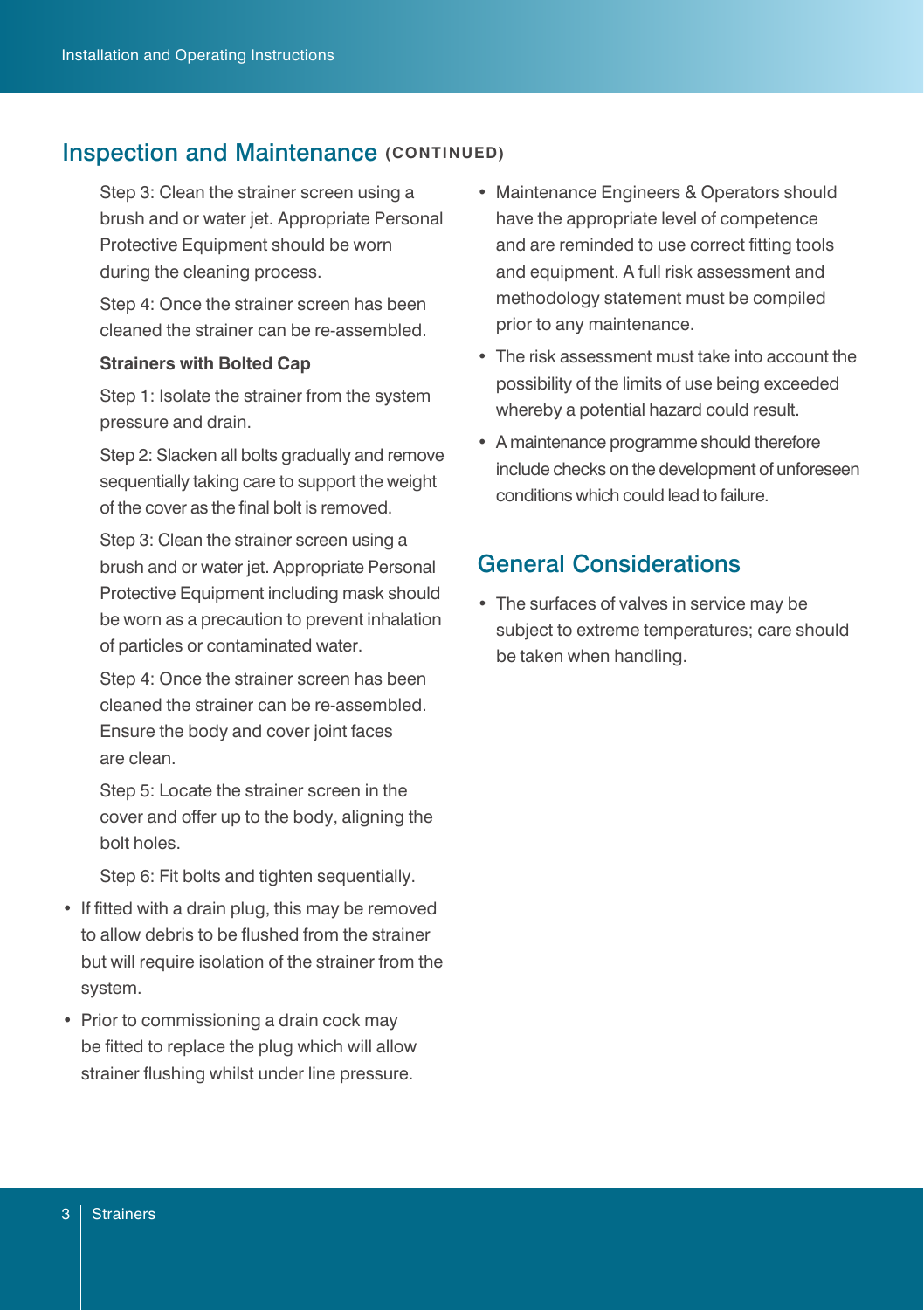### Limits of Use

These valves have been categorised in accordance with the Pressure Equipment Directive 2014/68/EU.

**The fluid to be transported is limited to those shown in the product table below. On no account can these valves be used on any unstable fluids, or for the fluids groups not specified in the product table.**

**Note:** Valves that are classified as SEP (Sound Engineering Practice) are not CE marked and therefore do not require a declaration of conformity.

Products conforming to Cat I of the PED 2014/68/ EU shall include the CE Mark.

Products conforming to Cat II and above of the PED 2014/68/EU shall include the CE Mark and applicable Notified Body Number.

| Fig. No.        | <b>Material</b> | PED Category by valve size (DN) |                          |                          | <b>Product Application</b> |                          |                          |                   |
|-----------------|-----------------|---------------------------------|--------------------------|--------------------------|----------------------------|--------------------------|--------------------------|-------------------|
|                 |                 | <b>SEP</b>                      | 1                        | $\overline{2}$           | Group 1<br>Gas             | Group 2<br>Gas           | Group 1<br>Liquid        | Group 2<br>Liquid |
| 817 / 817.AT    | <b>Bronze</b>   | 15-50                           | $\overline{\phantom{a}}$ | $\overline{\phantom{0}}$ | $\overline{\phantom{a}}$   | $\overline{\phantom{0}}$ | $\overline{\phantom{a}}$ | $\checkmark$      |
| 807 / 807.AT    | <b>Bronze</b>   | 15-50                           | $\overline{\phantom{a}}$ | $\overline{\phantom{0}}$ | $\overline{\phantom{a}}$   | $\overline{\phantom{a}}$ | $\overline{a}$           | $\checkmark$      |
| 907 / 907.AT    | <b>Bronze</b>   | 15-50                           | $\overline{\phantom{a}}$ | $\overline{\phantom{0}}$ | $\overline{\phantom{a}}$   | $\overline{\phantom{a}}$ | $\overline{\phantom{a}}$ | $\checkmark$      |
| 827 / 827.AT    | <b>Bronze</b>   | 15-50                           | $\overline{\phantom{a}}$ | $\overline{\phantom{0}}$ | $\overline{\phantom{a}}$   | $\overline{\phantom{a}}$ | $\checkmark$             | $\checkmark$      |
| 817.PF          | Bronze          | $15 - 54$                       | $\overline{\phantom{a}}$ | $\overline{a}$           | $\overline{\phantom{a}}$   | $\overline{\phantom{a}}$ | $\overline{\phantom{a}}$ | $\checkmark$      |
| 810             | Cast Iron       | $\overline{\phantom{a}}$        | 350-600                  | $\overline{a}$           | $\overline{a}$             | $\overline{\phantom{0}}$ | $\overline{\phantom{a}}$ | $\checkmark$      |
| <b>810 ANSI</b> | Cast Iron       | 350                             | 400-600                  | $\overline{a}$           | $\overline{\phantom{a}}$   | $\overline{\phantom{a}}$ | $\overline{\phantom{a}}$ | $\checkmark$      |
| 910             | Cast Iron       | $\overline{\phantom{a}}$        | 350-600                  | $\overline{\phantom{0}}$ | $\overline{\phantom{a}}$   | $\overline{\phantom{a}}$ | $\overline{\phantom{a}}$ | $\checkmark$      |
| 910 ANSI        | Cast Iron       | 350                             | 400-600                  | $\overline{\phantom{0}}$ | $\overline{\phantom{a}}$   | $\overline{\phantom{a}}$ | $\overline{a}$           | $\checkmark$      |
| 822             | Cast Iron       | 50-300                          | $\overline{\phantom{a}}$ | $\overline{a}$           | $\overline{\phantom{a}}$   | $\overline{\phantom{a}}$ | $\overline{a}$           | $\checkmark$      |
| 822A            | Cast Iron       | 50-300                          | $\overline{\phantom{a}}$ | $\overline{\phantom{0}}$ | $\overline{\phantom{a}}$   | $\overline{\phantom{a}}$ | $\overline{\phantom{a}}$ | $\checkmark$      |
| 922             | Cast Iron       | 50-300                          | $\overline{\phantom{a}}$ | $\overline{\phantom{0}}$ | $\overline{\phantom{a}}$   | $\overline{\phantom{a}}$ | $\overline{\phantom{a}}$ | $\checkmark$      |
| 922A            | Cast Iron       | 50-300                          | $\overline{\phantom{a}}$ | $\overline{\phantom{0}}$ | $\overline{\phantom{a}}$   | $\overline{\phantom{a}}$ | $\overline{\phantom{a}}$ | $\checkmark$      |
| 811             | Ductile Iron    | 50-80                           | $\overline{\phantom{a}}$ | 100-300                  | $\overline{\phantom{a}}$   | $\overline{\phantom{0}}$ | $\checkmark$             | $\checkmark$      |
| 911             | Ductile Iron    | 50-80                           | $\overline{\phantom{a}}$ | 100-300                  | $\overline{\phantom{a}}$   | $\overline{\phantom{a}}$ | $\checkmark$             | $\checkmark$      |
| 816W            | Cast Iron       | 65-150                          | $\overline{\phantom{a}}$ | $\overline{\phantom{0}}$ | $\overline{\phantom{a}}$   | $\overline{\phantom{a}}$ | $\overline{\phantom{a}}$ | $\checkmark$      |
| 825W            | Ductile Iron    | 65-150                          | $\overline{\phantom{a}}$ | $\overline{\phantom{0}}$ | $\overline{\phantom{a}}$   | $\overline{\phantom{a}}$ | $\overline{a}$           | $\checkmark$      |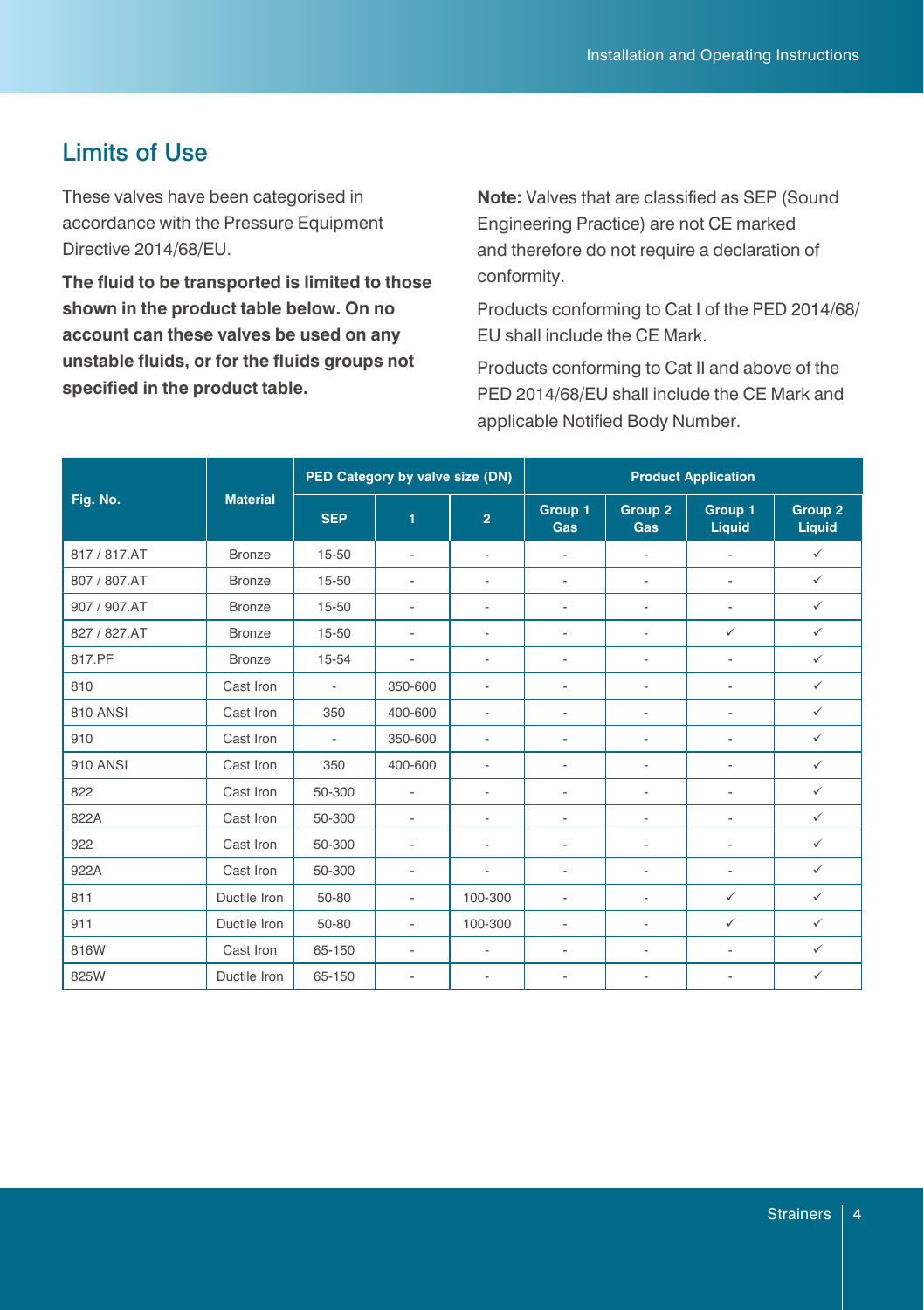### Limits of Use **(CONTINUED)**

- Valves must be installed into a well-designed system and it is recommended that the system be inspected in accordance with the appropriate national and regional legislation.
- Valves must be installed by trained personnel only.
- Maximum operating pressure reduces as service temperature increases. Service temperature and pressure indicated on the identification plate or body marking should not be exceeded – please refer to example below.
- The installation should be designed to provide adequate means of draining and venting to avoid harmful effects such as water hammer, vacuum collapse, corrosion and uncontrolled chemical reactions and to permit cleaning, inspection and maintenance in the correct manner.
- Valves are not designed to operate under high shock loadings. Where pressure increases occur due to shock loading (water hammer), they should be added to the working pressure to obtain the total pressure acting on the valve. The total must not exceed the pressure rating of the valve. A pressure surge, or shock, is usually caused by the rapid closure of a check valve or quarter turn valve resulting in a sudden reduction in flow rate.
- It is the responsibility of the installer to ensure that the valves do not exceed the allowable limits of pressure. However, the equipment is designed to withstand a momentary pressure surge of up to 10% above the maximum working pressure.
- The product has not been designed to include corrosion, erosion or abrasion allowances. Any queries regarding service applications should be addressed to the Hattersley Technical Sales Department.
- The valves have been designed for loadings, appropriate to its intended use and other reasonably foreseeable operating conditions. Loadings caused by traffic, wind and earthquake have not been taken into account.
- Not suitable for fatigue loading, creep conditions, fire testing, fire hazard environment, corrosive or erosive service, transporting fluids with abrasive solids.
- The piping system shall be designed to reduce the risk of fatigue due to vibration of pipes.
- Hattersley valves have not been designed as fire safe valves.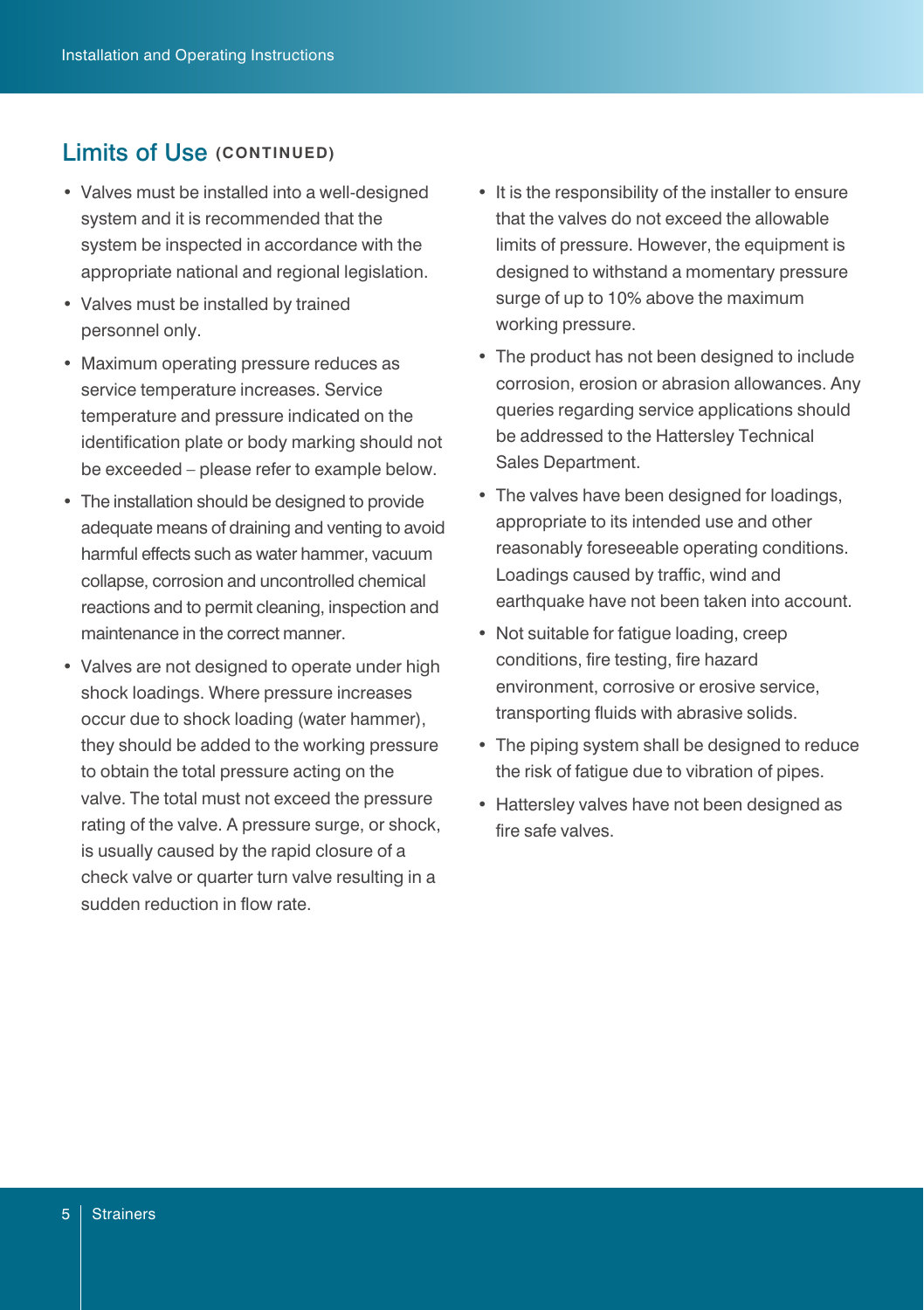## Operating Pressure and Temperature

| Fig. No.     | <b>Maximum Operating Pressure Conditions</b> | <b>Maximum Operating Temperature Conditions</b> |
|--------------|----------------------------------------------|-------------------------------------------------|
| 817 / 817.AT | 16.0 Bar / 100°C                             | 7.0 Bar / 170°C                                 |
| 807 / 807.AT | 32.0 Bar / 100°C                             | 14.0 Bar / 200°C                                |
| 907 / 907.AT | 25.0 Bar / 100°C                             | 21.8 Bar / 120°C                                |
| 827 / 827.AT | 20.0 Bar / 100°C                             | 9.0 bar / 180°C                                 |
| 817.PF       | 16.0 Bar / 100°C                             | 13.5 Bar at 120°C                               |
| 810          | 16 Bar / 120°C                               | 12.8 Bar / 200°C                                |
| 810 ANSI     | 13.8 Bar / 65°C                              | 8.6 Bar / 230°C                                 |
| 910          | 16 Bar / 120°C                               | 15.2 Bar / 135°C                                |
| 910 ANSI     | 13.8 Bar / 65°C                              | 11.7 Bar / 135°C                                |
| 822          | 16.0 Bar / 120°C                             | 12.8 Bar / 200°C                                |
| 822A         | 13.8.0 Bar / 65°C                            | 8.6 Bar / 230°C                                 |
| 922          | 16.0 Bar / 120°C                             | (limited to 120°C with test points fitted)      |
| 922A         | 13.8 Bar / 65°C                              | 12 Bar / 120°C                                  |
| 811          | 25 Bar / 120°C                               | 21.5 Bar / 220°C                                |
| 911          | 25 Bar / 120°C                               | 23 Bar / 180°C                                  |
| 816W         | 16 Bar / 85°C                                |                                                 |
| 825W         | 25 Bar / 85°C                                |                                                 |



PRESSURE / TEMPERATURE RATING 16 BAR FROM -10°C TO 120°C 12.8 BAR AT 200°C

Hattersley

FIG.922

**Example of Identification plate showing service pressure and temperature limitations.**